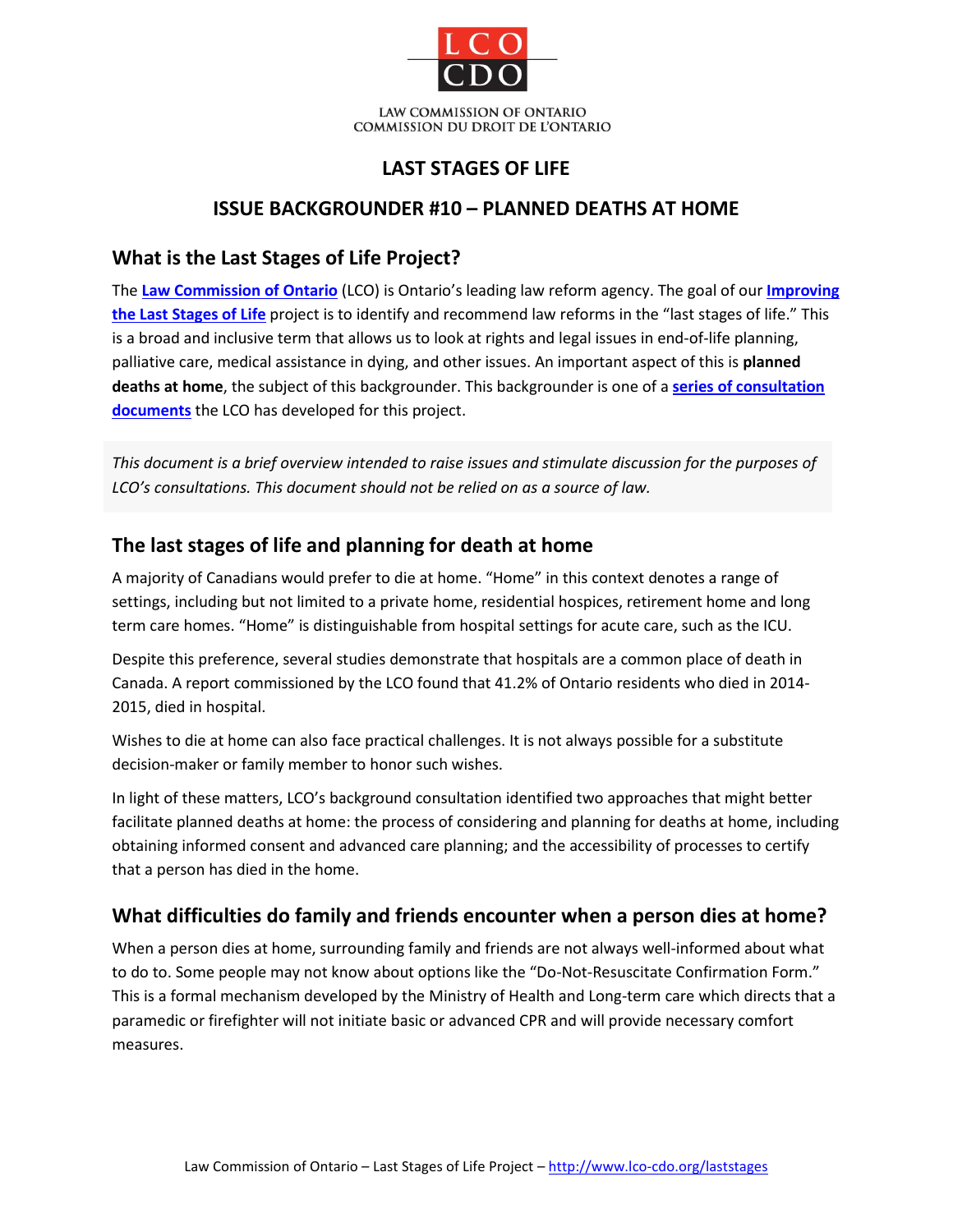Once 911 is called, emergency responders become involved – such as the police, ambulance and firefighters – as well as the Coroner's office. This can lead to distressing and confusing administrative complications that disrupt the natural bereavement process.

In the alternative, a funeral home may be contacted directly, rather than calling 911. The LCO has heard that funeral services routinely ask family members to obtain a death certificate before they will transport the deceased, but frequent delays in obtaining such certificates can cause suffering for grieving families.

# **What legal frameworks deal with planned deaths at home?**

The coroner or police must be notified under the *Coroners Act* where there is reason to believe that the death was suspicious or requires investigation (e.g., violence, negligence, suddenly and unexpectedly). As mentioned above, family and friends are otherwise not required to initiate a police or coroner's investigation when death occurs.

The *Vital Statistics Act* (VSA) creates some restrictions on how the deceased can be treated. For instance, burial, cremation, funeral services and transportation outside a municipality cannot take place until required documentation has been obtained. In Ontario, death certificates can only be issued by one of three professionals: a physician, nurse practitioner or the coroner. This can again introduce delay. If the deceased remains within the municipality the VSA does not require a death certificate before transporting the deceased. However, the LCO heard that funeral services commonly insist on first obtaining a death certificate, often out of fears for liability where the death was actually suspicious.

Ontario also recently introduced legislation that, if passed, will clarify the operation of the VSA in circumstances involving MAID-related deaths (more information on MAID is available in Issue Backgrounder #12, ["Medical Assistance in Dying"](http://www.lco-cdo.org/laststages)).

There are two improvised tools that have been created in Ontario to aid expected deaths at home: Expected Death in the Home (EDITH) Protocols and Guidelines from the Office of the Chief Coroner for Ontario.

EDITH protocols evolved as a grassroots response to a perceived gap and are overwhelmingly favored in the palliative care community across Ontario. The protocols provide funeral homes with the reassurance that they may transport the deceased after death upon a so-called "pronouncement" of death, before a death certificate is provided, thus reducing delay. There is not a single EDITH Protocol for Ontario, and several jurisdictions (including Toronto) do not use them. Several EDITH Protocols have been developed, and they share many common features:

- enable nurses, beyond nurse practitioners, to make a pronouncement and states that a physician will provide the funeral home with a death certificate within 24 hours
- confirm that CPR is not included in the treatment plan, including use of the DNR Confirmation form
- identifies the primary health care provider and an alternate with their afterhours contact information, along with information on alternative courses of action should problems arise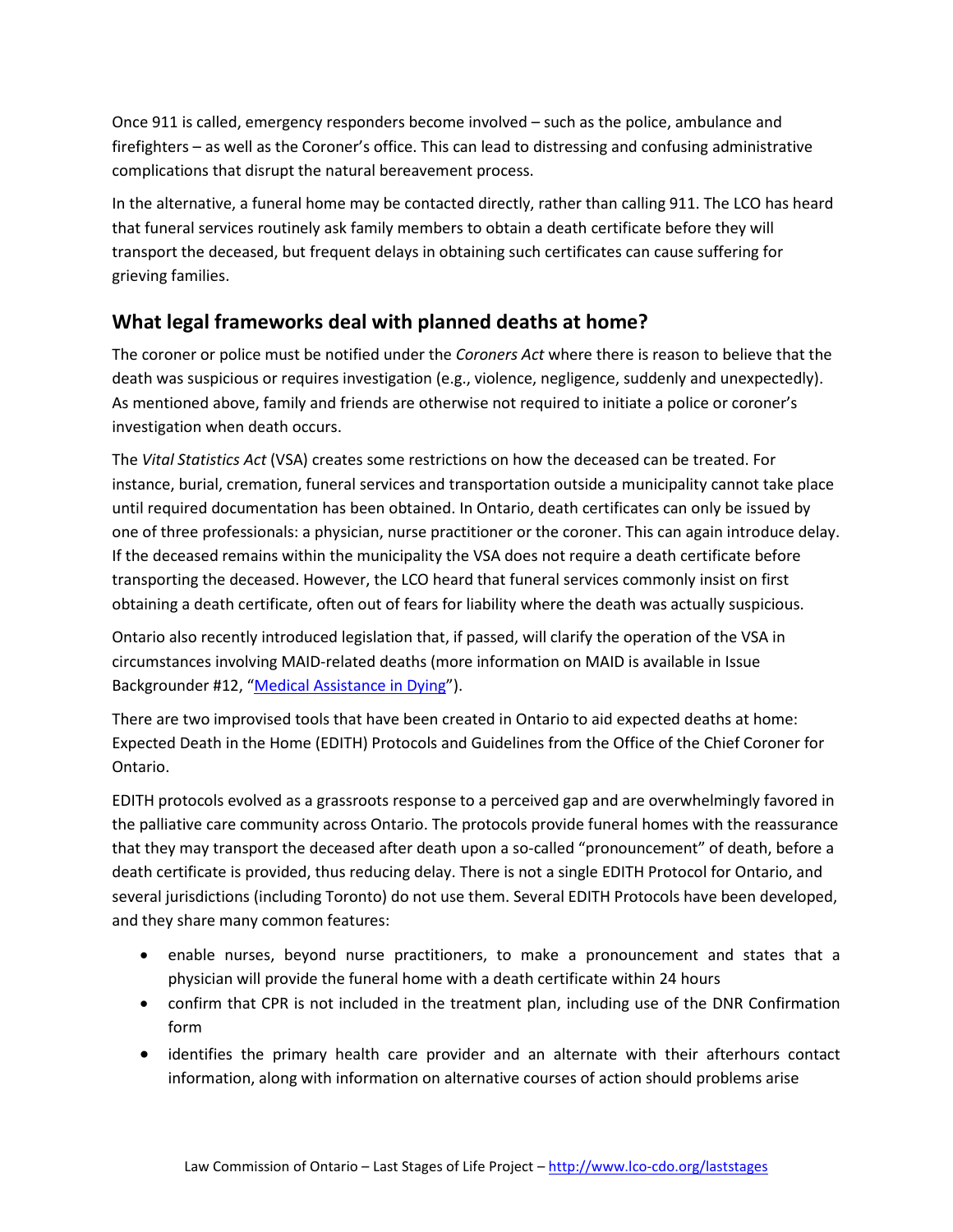The Guidelines of the Office of the Chief Coroner simplify the process of obtaining a death certificate in cases where they have already been called in, and help employees to manage the situation in a timely manner and to avoid investigatory proceedings.

#### **What are the opportunities to improve planned deaths at home?**

Because EDITH Protocols are working well, a significant number of stakeholders suggested the LCO recommend law reform measures to standardize this approach. Ensuring that health care providers broach conversations about planning for at home deaths would be an important part of this strategy. Other jurisdictions, like British Columbia, take a more proactive approach. A provincial protocol and companion legislation allows the patient's physician to complete a form and send it to the funeral home before the death, along with an agreement to complete the death certificate within 48 hours after the death (and thus goes further than Ontario's DNR Confirmation form). In these situations, family and friends can themselves contact the funeral home directly to arrange for transportation without the involvement of a health care provider at all.

The LCO was also told that it can be difficult for family and friends to arrange for a physician or nurse practitioner to visit their home to issue a death certificate, as many professionals are not habituated to making home visits after hours or on weekends. In context of a MAID death, a physician may be present or not as people have the option to self-administer. Consequently, family and friends may end up contacting the police or coroner's office in the event of either a natural or MAID death to reduce any delay associated with the burdensome process or arranging the attendance of a physician or nurse practitioner.

# **Where can I get more detailed information on this topic?**

The LCO'[s Improving the Last Stages of Life Discussion Paper](http://www.lco-cdo.org/laststages) (May 2017) discusses the law and practices around planned deaths at home in greater depth. Specifically, see the discussion at chapter 6.E. For more information also see Issue Backgrounder #1, ["Consent and Advance Care Planning"](http://www.lco-cdo.org/laststages).

# **What kinds of questions is the LCO asking?**

The LCO is interested in hearing what you think:

- Would it be beneficial to have a government initiative or formal regulation standardize approaches across Ontario, such as any or all the various aspects of the EDITH protocols?
- Are more formal or proactive approaches, like those used in other jurisdictions, needed to help surrounding family and friends reduce any delay in arranging the attendance of a physician or nurse practitioner after death?
- If you have been involved in a planned death at home, what approaches would have made the process easier on you and your loved ones?